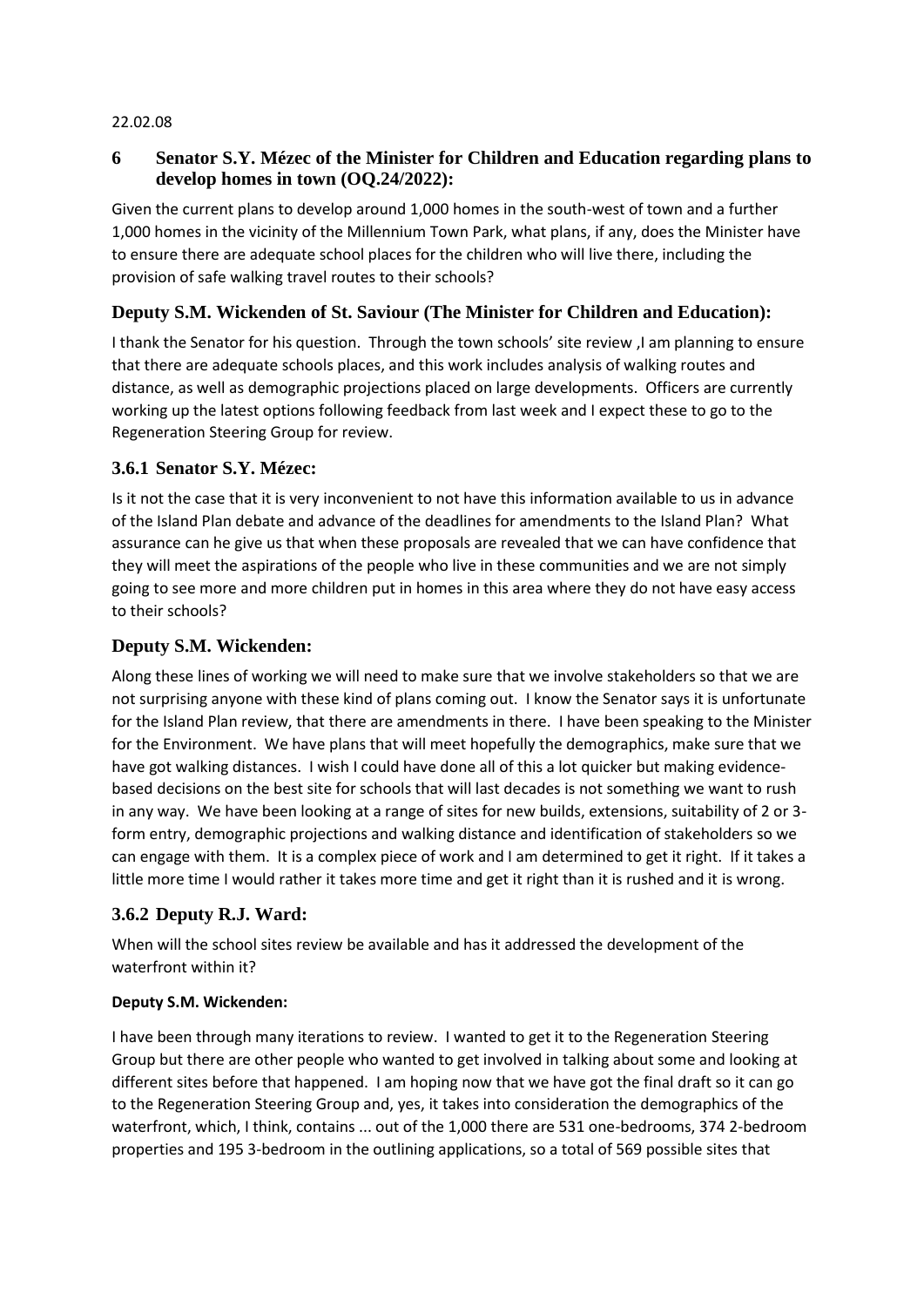could have children in there for being over one bedroom. It is in consideration based on the information we have.

# **3.6.3 Deputy R.J. Ward:**

I wonder if before I ask that I could just ask for the part of the original question of when to be answered, it was very specific, a timeframe. I assume that inferred a timeframe.

### **The Bailiff:**

Were you asking, effectively, for a ruling as to whether that part of the question was answered?

# **Deputy R.J. Ward:**

Yes, I suppose I was.

# **The Bailiff:**

No, I think it would be possible to answer that question with greater clarity on that particular aspect, Minister.

# **Deputy S.M. Wickenden:**

The next step, now that the plans have been reviewed and are being worked up, is to go to the Regeneration Steering Group. I have asked for it to be at the next Regeneration Steering Group, which I believe is next week. Once that has been through there, and if it is approved, then it will be made public; that is about the best timeline I can get. I do not control the Regeneration Steering Group or what is on its agenda, I can only request that it is put forward.

# **3.6.4 Deputy R.J. Ward:**

Does the Minister believe there may be a risk that the bridging Island Plan - because we are in the middle of that and all the amendments have gone through - could be contradictory or one might say incongruent with what comes out of the school sites review, given that the 2 have not been brought together?

### **Deputy S.M. Wickenden:**

No, I do not think there is a risk because we are looking at building within the built-up area of that and in town because that is where the best sites for the demographics and walking sector is. I am not worried that the bridging Island Plan would in any way stop any of the work that is being undertaken.

### **3.6.5 Deputy M.R. Higgins:**

Following up on the idea of timescales, can the Minister tell me whether he will be bringing the results of all this research to the States for debate in the States, bearing in mind the limited time that is available before the next election? Will the States have the opportunity to debate what his proposals will be before the election?

# **Deputy S.M. Wickenden:**

I do not work on election cycles, I work on trying to get best outcomes for the Island. Any work I have done since I have been the Minister for Children and Education has been about what is the long-term benefit to the Island. I can say that if I do get these plans together I will bring them to the States for debate. If they are not in a place ready for that it will be up to the next Minister because this is about getting it right for the children of the Island, not about an election.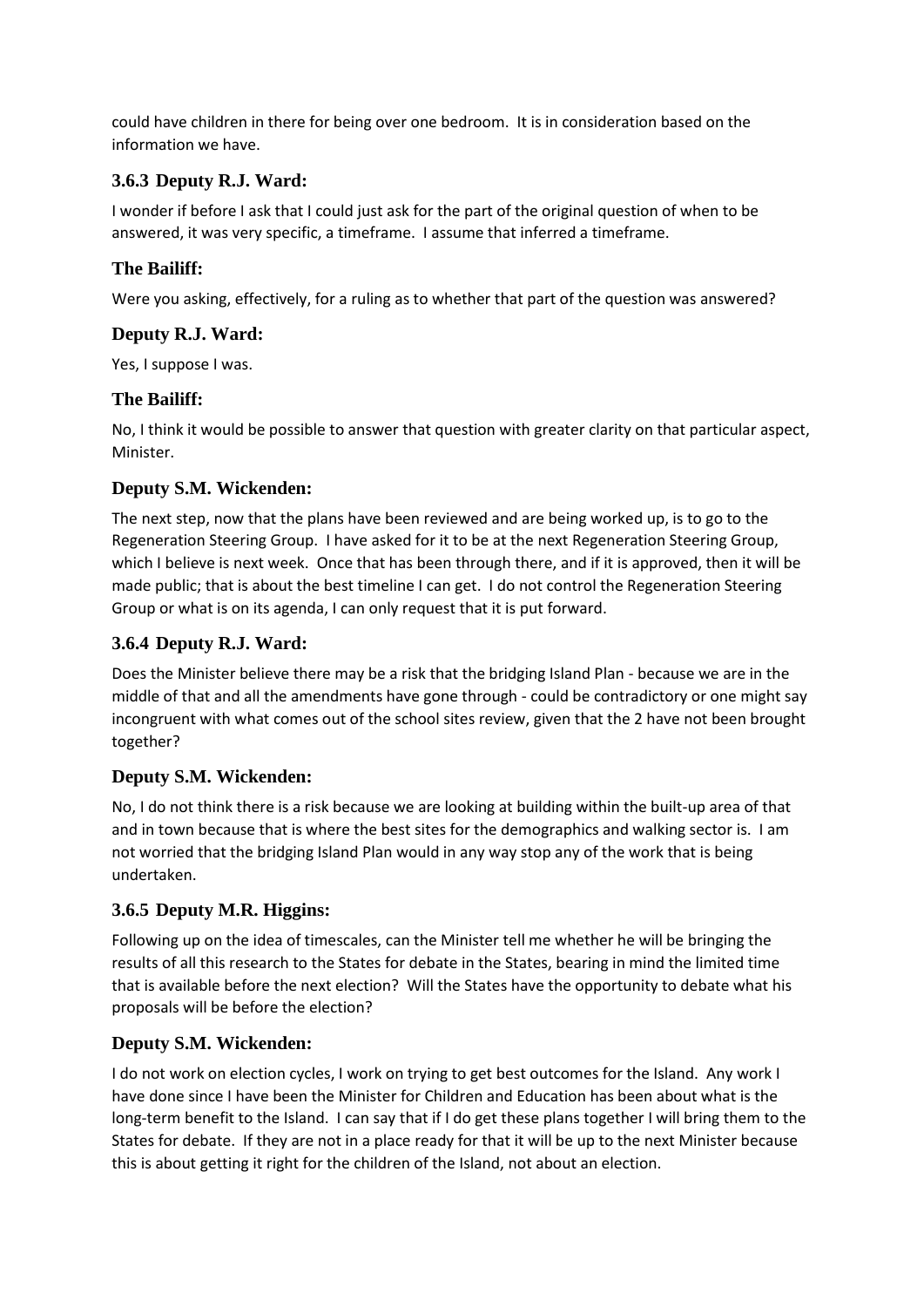# **3.6.6 Deputy M.R. Higgins:**

Do I take it then that the Minister is kicking this down the road because he would not make a decision on it and does not want to be held accountable for it? Is that not the case, Minister?

# **Deputy S.M. Wickenden:**

I believe I said nothing of the sort there. I said that I am looking to make sure that we have best outcomes. If it happens that we can get this before the Assembly before the elections I will. It is about what is good for the Island, it is not about what is kicking down the road.

# **3.6.7 Deputy I. Gardiner:**

The Minister indicated about built-up areas. As a Deputy of the south of St. Helier, did he include in the 500 children number of the waterfront development, children who would be in Horizon, currently in Castle Quay, at South Hill and the Lime House development? What is the total number of the south of St. Helier new build expected?

### **Deputy S.M. Wickenden:**

My officers in C.Y.P.E.S. (Children, Young People, Education and Skills) are pretty well-versed in planning and projecting for each year of the education cycle and they have been looking, along with Property Holdings, at all developments to make sure that we get it. I do not know what the figures are off the top of my head but I can guarantee the Deputy that the officers at C.Y.P.E.S. are fully aware, along with Jersey Property Holdings, when planning this about the number of possible children that would live in the area based on projections we have used for years.

### **3.6.8 Deputy I. Gardiner:**

As the Minister indicated in his first previous answer that he is working with the Minister for the Environment around the bridging Island Plan, would we see any amendments related to the education estate in the bridging Island Plan?

### **Deputy S.M. Wickenden:**

I have not lodged any amendments in the bridging Island Plan and the date and timeline for lodging amendments is over now. I can clearly say to the Deputy that, no, there will be no amendment to the bridging Island Plan from my department for education facilities.

### **3.6.9 Deputy G.P. Southern:**

As a fellow representative of St. Helier, I am particularly concerned to know whether the sites under consideration are expansions of current schools or are they new builds?

### **Deputy S.M. Wickenden:**

Everything has been taken into consideration within looking at what is available and what is correct and what the demographics will look like. I am not going to pre-empt the answer to what is being tapped by mentioning either but all aspects were taken into consideration.

### **3.6.10 Deputy G.P. Southern:**

Did that "all aspects" include the room for expansion of present sites of education?

### **Deputy S.M. Wickenden:**

All options for future demand and demographics have been taken into consideration.